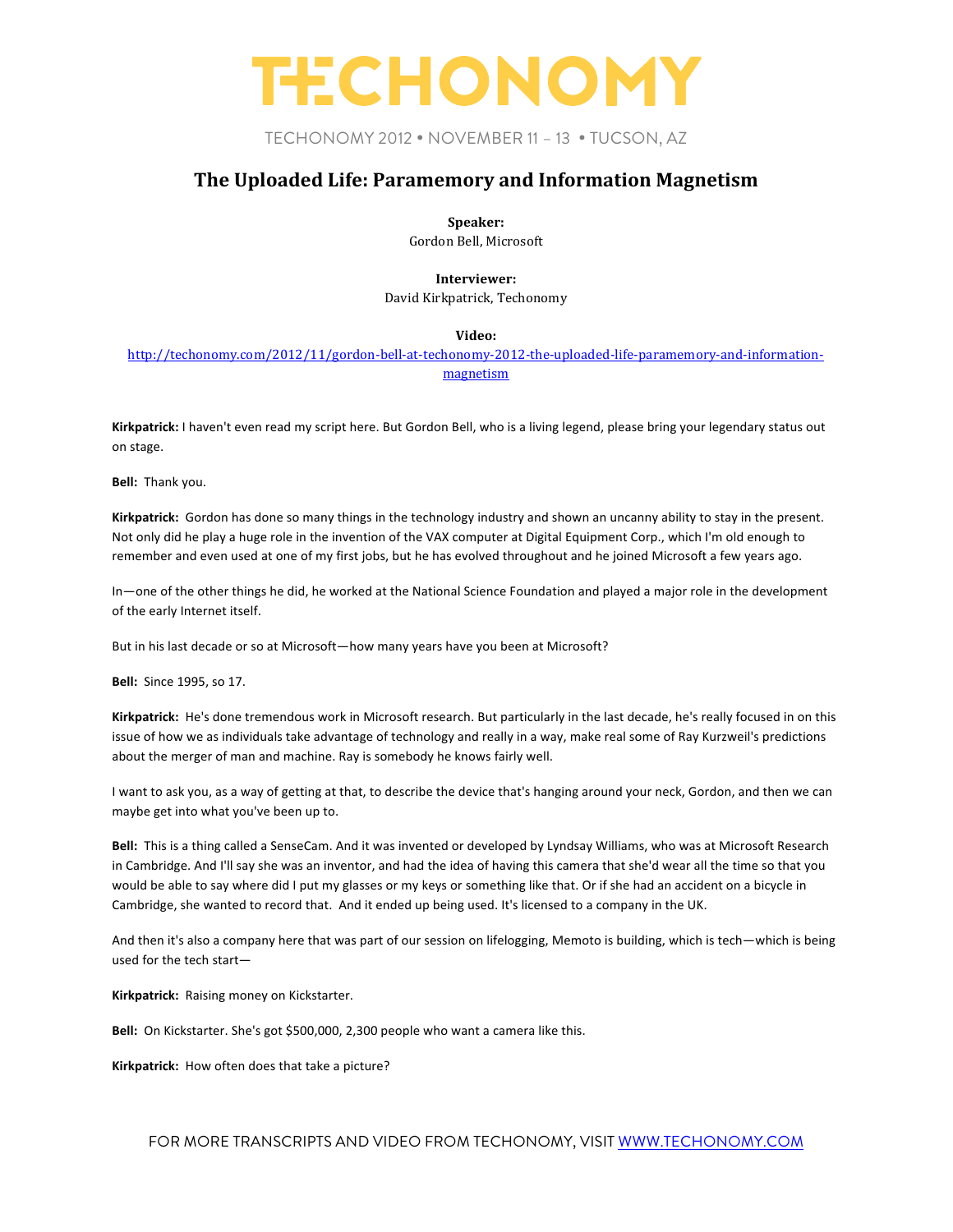#### TECHONOMY 2012 • NOVEMBER 11 – 13 • TUCSON, AZ

Bell: Every 20 seconds. Then you upload the series, so you get this sort of frames of what you did during the day. Of course I look at it as a software sponge, because it takes so much software to get to do all of the things you would like to do. Every time you do something, you would like to do something else.

Kirkpatrick: You wore a device like that for several years, correct?

**Bell:** It isn't fair to say—I wore it for a couple of hundred sequences. So I used it over about 200 sequences. And then really found that the limit—so I would use it for recording events. I mean, this is typically a nice place to wear it.

Kirkpatrick: But the idea is augmenting memory, basically.

Bell: It's augmenting memory. That the visuals are then a clue to what was going on then. And now there are people, particularly at Dublin College or Dublin City University that have worn it all the time. And then they've worked on the problem of looking at—looking for patterns and summarizing and getting it down to—boiling all the data down to be more and more useful.

Kirkpatrick: But, of course, the software challenge is how do you figure out what to make of all the data that you accumulate. Obviously, this kind of technology will go to video before much longer. Certainly I would prefer to have a video camera that helped me with my quite increasingly failing memory.

Bell: Absolutely. One of the problems here in video and—video, being pictures plus audio, is that the audio—the minute you get audio recording, you then have to get permission.

Kirkpatrick: But not images?

**Bell:** Images, no.

**Kirkpatrick:** That's completely legal.

**Bell:** Within some degrees.

Kirkpatrick: All you need is lip-reading software, and then you can have the audio.

So the audio is because of the kind of thing that you have to get permission to record a phone conversation with someone.

**Bell:** Yes, it's exactly the same.

Kirkpatrick: But Memoto does include audio, right?

Bell: No, they don't. But they do include GPS. I find the GPS Trails as an interesting—one of these things about your life. That is the fact that I can look at trails much more rapidly, a trail a day, of where was I, sort of this zigzaggy thing that happens. That's probably one of the more interesting.

Kirkpatrick: Step back a little and explain why you find this so interesting and what it suggests about where computing is going.

Bell: I started the project in 1998 when a friend of mine asked me for my book so they could scan them as part of a thing called the Million Book Project. This was Raj Reddy at Carnegie.

So I said sure, Microsoft has a lot of lawyers. In case we get in any trouble, they can worry about the legal aspects.

So he did that, and then it was about a few minutes after I sent them, I said, gee, I ought to start looking at—I've got all this paper that I carried around from time to time. Let's see what happens if I can take all of that and scan it and then I've got all of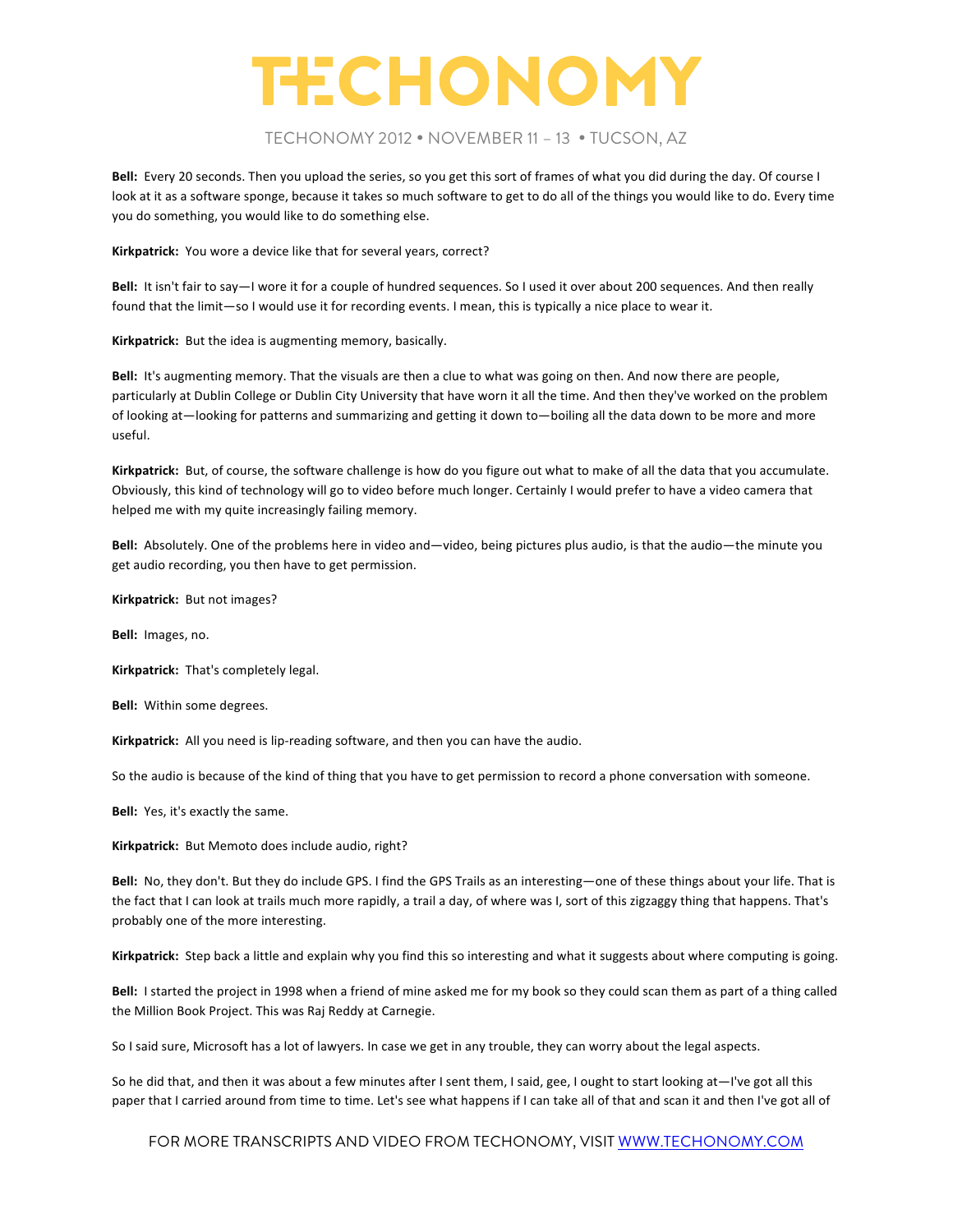

### TECHONOMY 2012 • NOVEMBER 11 – 13 • TUCSON, AZ

that. I basically have all of these bit forms that I wanted to scan. And I did that until about 2001 where I was really—the idea was to scan-put everything in my life.

So I basically wrote a paper then. I think it was saving everything.

And at that point, my first epiphany was, gee, I can save it all. It's easy to do that. I can't get it back. So it becomes an organizational search problem.

**Kirkpatrick:** It's as bad as the fifth of 17 files back in the corner or whatever.

Bell: Yeah. It was piled in my little cyberspace that I had. So we then engaged in MyLifeBits project, in which case we started using SQL to help us organize and categorize and talk about each of these.

And then this device came on the market. We said, let's do everything. Let's encode everything we can about life. And so it became MyLifeBits, and that was the project that ran until 2007.

And there was an epiphany where I said, okay—that was about 2005 when I spoke to the SQL database community—and said, oh, what I've done is build a transaction processing system for life. So every transactions, every phone call, everything, every mouse click, all of those things, every heartbeat is logged, and then we're looking-looked at that.

And then we stopped the project in '07, wrote the book about Total Recall or upload your life. At that point, the epiphany was, oh, it's all about memory.

What we've really done is to create an alternative memory and to create an alternative self. So I think of myself as having a cyber twin that's all in bits. And that's the real good memory. And then my—what I've got here is a URL and metadata to access that. And that's where I am now, except-

Kirkpatrick: You mean in here, you've got that.

**Bell:** Yeah.

Kirkpatrick: This is the metadata. You've got to somehow digitize that.

**Bell:** I have URLs. And then I catch the current epiphany of, oh, my God, the data is not just in my hard drive, which we started out 10, 12 years ago, but my data is everywhere. Anything on Facebook, anything on LinkedIn, any statement, anything on Yammer, lots on Yammer, about—that's all part of MyLifeBits. Things that I may want to—basically from an organizational standpoint, things that I may need to rapidly recall.

Kirkpatrick: Now you've also added a huge medical component to this recently. Quickly describe that.

Bell: I'd say that's my current passion, work, area I'm working in is let's do all on-body recording of medical data. And I think all of it—I look at it from a computer industry standpoint. I look at everything as it's the most fun if we're doing it for ourselves. We're very self-centered this way, and I'm especially self-centered in terms of working on things that I think I find valuable, and then about 10 years later other people find them valuable.

Kirkpatrick: You pointed to your arm because you're wearing a measurement device.

Bell: I've got—let me slide this one off. This is sort of, I think, the golden device. I'm sure a lot of you have these. This is BodyMedia that has a couple of electrodes here for skin resistivity. It measures heat flux.

**Kirkpatrick:** This is a commercial product.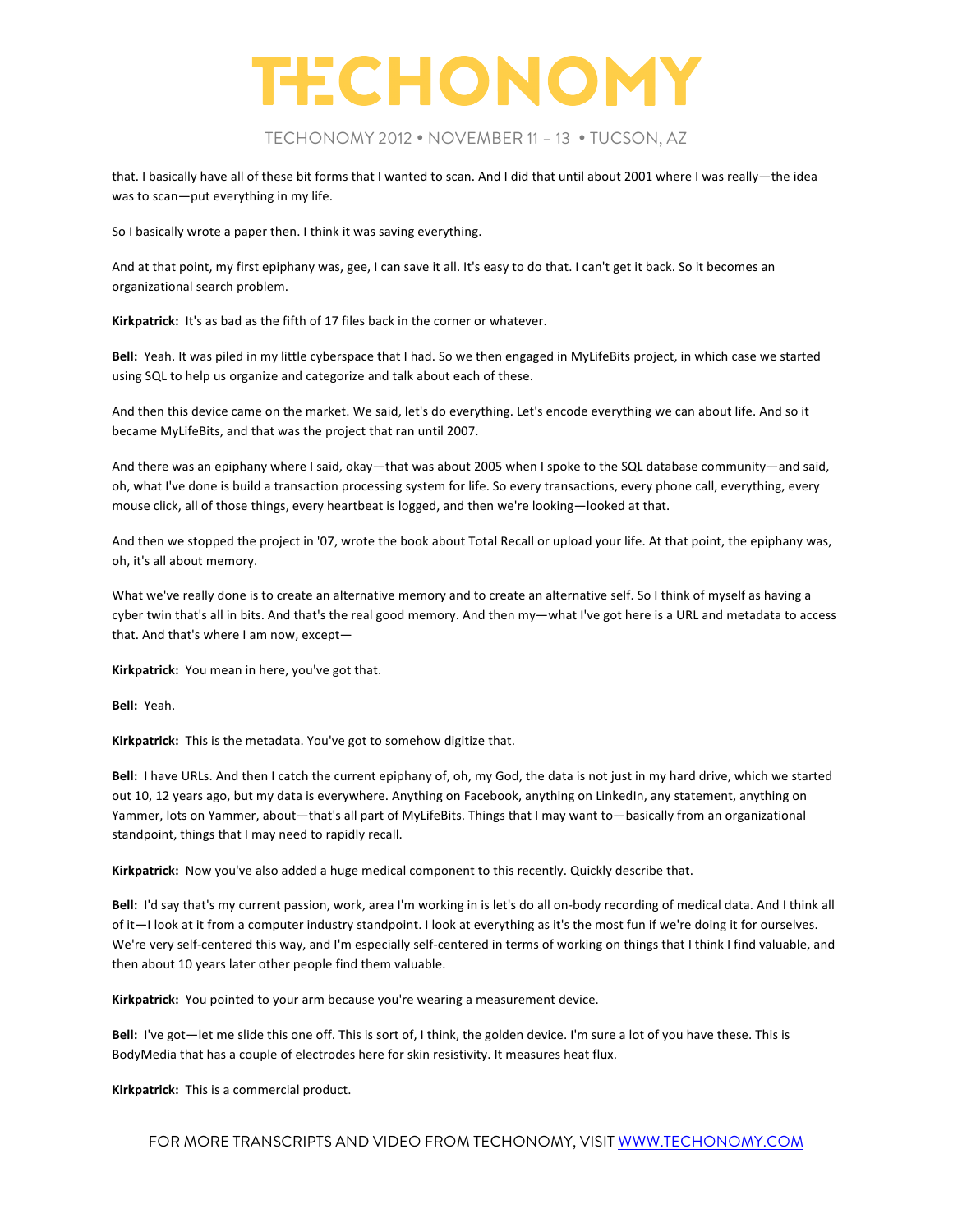#### TECHONOMY 2012 • NOVEMBER 11 – 13 • TUCSON, AZ

**Bell:** Yes, this is a commercial product. It's been on the market for 10 years. It's being used mostly for weight control. Because this thing tells you how much energy you spent. It tells you—gives you a good estimate of how much sleep you get. And so I've got those kind of—this is one of the devices. Then I've got a body strap here, and then that's connected to a device here.

**Kirkpatrick:** Which you keep with you at all times pretty much?

**Bell:** Yeah, I don't like carrying this piece of-

Kirkpatrick: He has an iPad, just to promote, considering he works for-

**Bell:** Wait, this is not really an iPad. No, this is a program that runs heart rate variability.

Kirkpatrick: It just happens it's on iPad.

**Bell:** My wife had to buy me one of these.

Kirkpatrick: So that's why you're so excited about the Latitude 10 that we're going to be giving you.

Bell: I want to get rid of this God damned thing.

Kirkpatrick: When he saw the Latitude 10 backstage, he was really getting exciting. I'm not kidding.

Bell: Yeah. But like everything, it's about the software. This is a \$2 program making heart rate variability. So I couldn't resist the opportunity to take the data here about this to see how my heart rate—how much stress I felt I was under in doing—in being on this, because I'm not—I'm usually fairly laid back in what I do as a researcher. And this is sort of out of my element for now.

Kirkpatrick: Okay. So you're adding all this data up, and you're going to have the ability to mine it in various ways.

Bell: Yeah.

Kirkpatrick: Do you think that in a sort of quantified self, contemporary manner you are sort of taking small steps towards the convergence of man and machine that Ray has talked about over the years; or what are you heading towards?

Bell: Well, in this case, I think we're heading to building a set of tools that really will help everybody, anyone who—particularly anyone with a chronic problem—to be able to diagnose and affect what they do. Already this has had an impact on what I do. I happen to be on my second bypass and second pacemaker and so-

Kirkpatrick: You really are into electronics, aren't you?

Bell: Yeah. Talk about an in-body. I capture every heartbeat.

Kirkpatrick: So your pacemaker broadcasts out to here?

**Bell:** No, no, my pacemaker is secure, I hope.

Kirkpatrick: You don't have a radio on that yet.

Bell: There's no radio on it. It's inductively. People talk to it every six months and basically give me the distribution.

Actually, the fact that I recorded my distributions, looked at them, know where my average heartbeat is versus six months ago and the shape of that distribution, I was able to diagnose a problem that said, hey, look, this thing is misadjusted.

**Kirkpatrick:** What, the-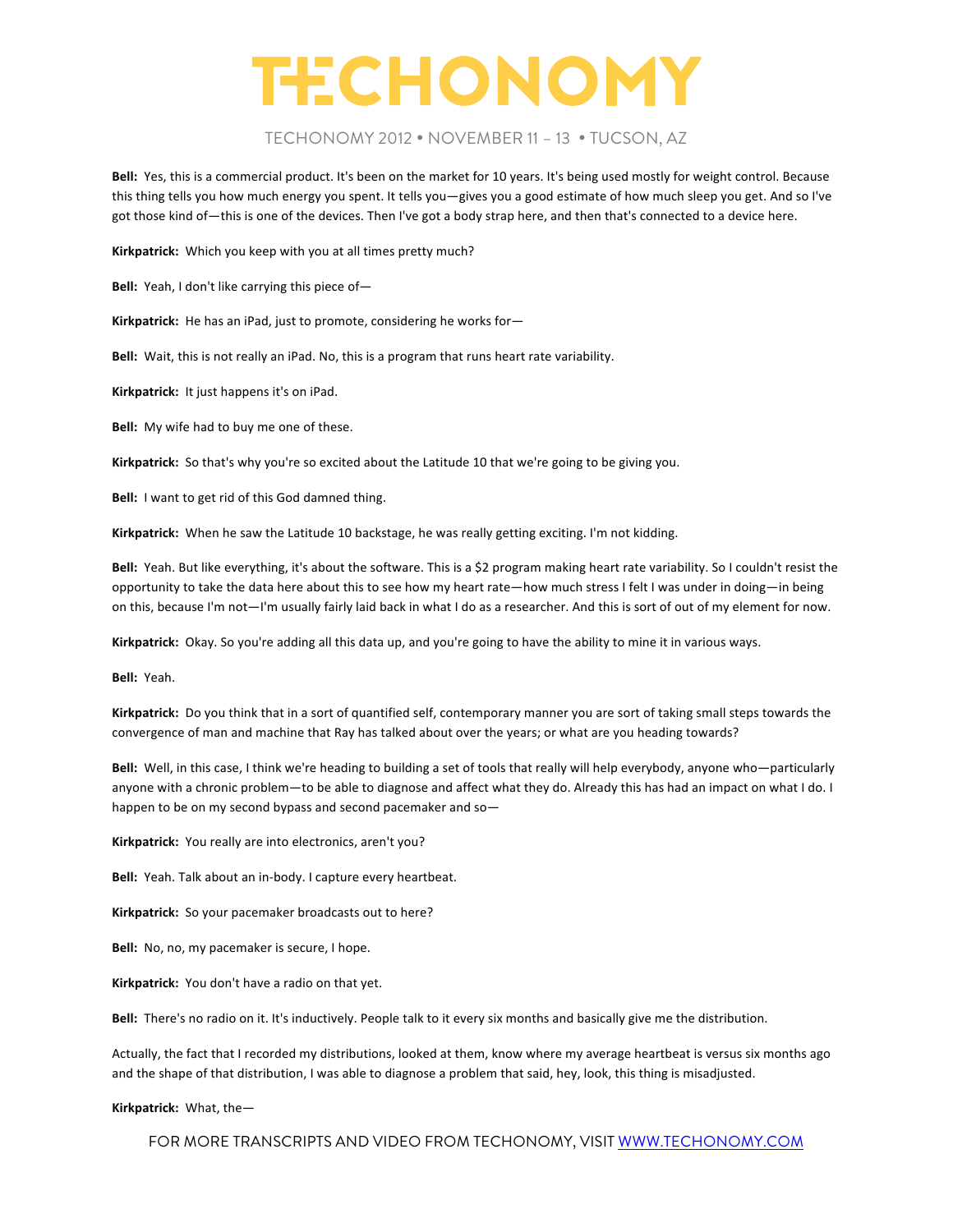

TECHONOMY 2012 • NOVEMBER 11 – 13 • TUCSON, AZ

**Bell:** The pacemaker.

**Kirkpatrick:** You diagnosed it?

Bell: Yes. And I read the manual and said this is not something I probably want to be adjusting, because there were lots of words in that manual I didn't know.

But anyway, it was one of those nice-

Kirkpatrick: We're heading at a minimum towards a revolution in medical diagnostics and treatment?

**Bell:** I think so. There's just so much going on there. In fact, I heard of a device, a group in San Francisco that have made an electrode for EKG capture. Because one of the problems is just getting a good signal, having to wear—I probably won't try to go through the test today with the strap on, but certainly you can imagine that this causes a problem when you're in security, when you're going through a TSA line.

**Kirkpatrick:** Yeah, I bet it does.

Let's see if there's questions. I have plenty more. But who has a question or a comment? Can we get the house lights up to see-right back there. ID yourself, please.

Tugendhat: Good morning, my name is Tom Tugendhat. I'm a British Army officer.

Kirkpatrick: Hey, Tom, I haven't seen you yet.

**Tugendhat:** David, you've been seeing too many other people.

Kirkpatrick: I'm glad to see you.

Tom is a top defense guy in the UK, actually.

Tugendhat: I have a question about your electronic memory, if I may. One of the ways people deal with traumatic experiences is, of course, that they forget them or reinvent them in their own mind and envision them in a different way. In that way, they cope with life, and we all see ourselves, therefore, as not quite what we are, but as we wish to be. The guy in the mirror is never quite the guy who is really there.

I'm wondering, has anybody done any psychological assessment on what it means to actually remember everything of the last 10 years, rather than what you think you remember of the last 10 years?

**Kirkpatrick:** What an interesting question.

Bell: Not that I know of. The—there is—there is a really wonderful book about a woman in L.A., whose name I forget. But my computer knows, or can help me remember. But—and I actually may remember it shortly. But she remembers everything. And she's really quite torn. I mean, the book that she wrote, the fact that she can remember every-

Kirkpatrick: This is just a unique personality trait.

Bell: This is unique. There are few of these people around. You give her a day and time, and she can tell you what TV program or what she was doing and vice versa. You give her a program, and she can tell you what day it was on.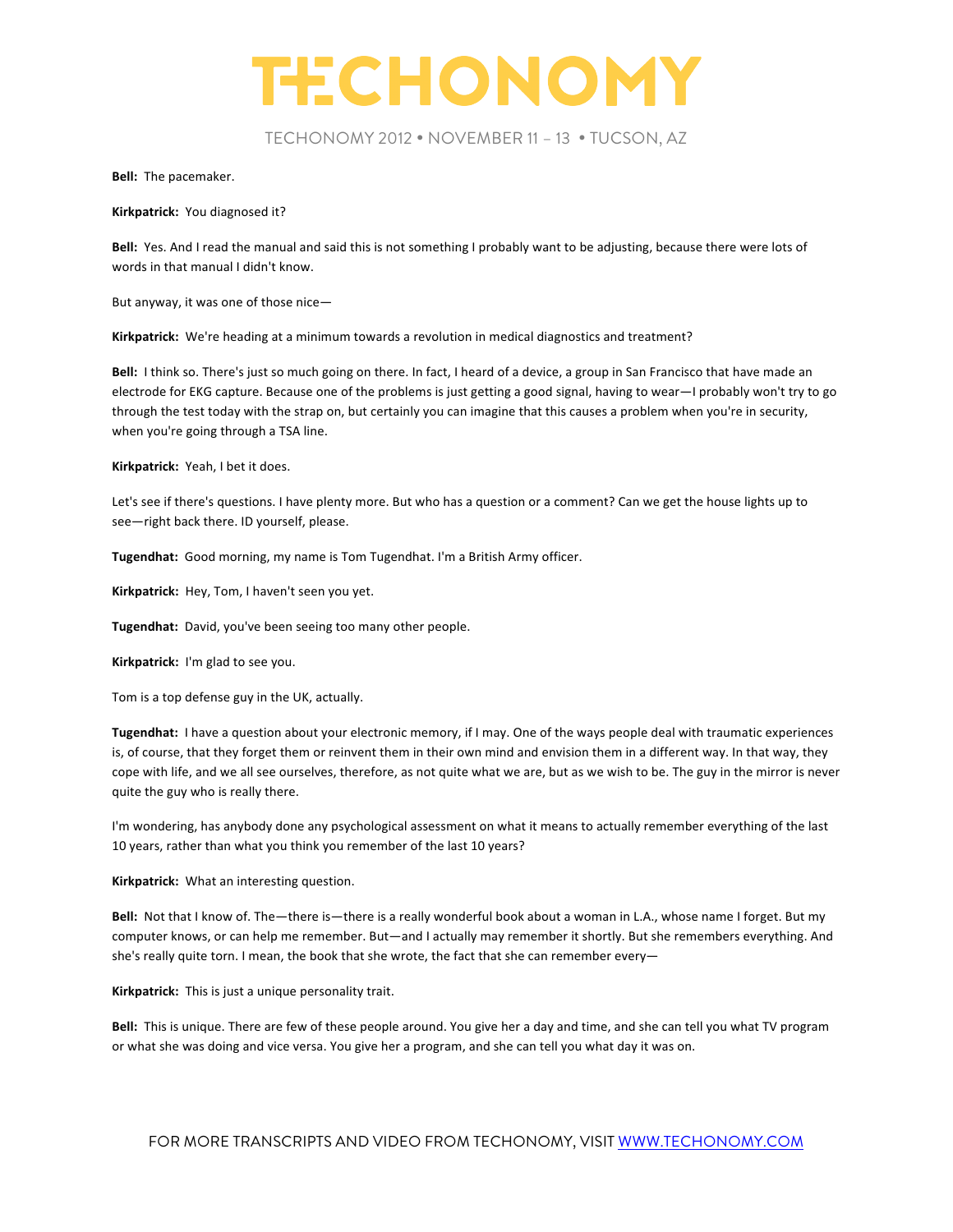#### TECHONOMY 2012 • NOVEMBER 11 – 13 • TUCSON, AZ

So it was two—it was really a two-way associative memory. Very rare, a rarity. And so her problem is that there's this turmoil of the stuff that's always kicking up and around there. And I think these people who have these traumas, you know, where thisit's the opposite of what we're trying to do.

We say never delete anything. You know, on your computer, the message here is don't delete anything on your computer. Someday that piece of information, that e-mail, that letter you wrote, that photograph, even that photograph that was not so good, but-is useful in retrieval is there. Because what you're creating is an alternative memory. And I call that, that's sort of the beginning of what I call "light lifelogging," so you're not explicitly thinking you're doing it, but it is just something that happens in the course of not deleting anything that's ever come through your computer.

Kirkpatrick: And, of course, the storage prices continuing to plummet makes all this possible and will continue to, no matter what we want to store.

Bell: Yeah, the storage and the fact that more and more metadata about whatever is there to make it easier. Particularly one that—ten years ago, we started carrying a GPS logger around so that every photograph—we had these trails and then we had photographs, and then could use the trail to—or the photograph to retrieve—the GPS information to retrieve something about a day or something about, you know, what restaurant was I in. So if you want to know that, you can look at the location and a day and then ultimately navigate back to an American Express bill or whatever to get that.

Kirkpatrick: That sort of thing could be quite convenient.

Okay. Over here.

McManus: Good morning, Mickey from MAYA. Gordon, could you talk a little bit more about afterlife logging?

Bell: One of the things that you can—if you have all of that information, if you've been a little bit maybe religious about keeping that, why then what you've got is then a legacy that you can have multiple copies of things that you give away to your antecedents, and that way you can have multiple copies of it.

The other thing that we've speculated is that you can potentially have an immortality. If you have enough of Ray Kurzweil's program where you take the existing data and then move forward in time, that one can have conversations, afterlife conversations. 

In fact, I've done that with a program called MyCyberTwin, and I've essentially put in a lot of facts that's—it's read a lot of MyLifeBits, and then it's also taken other facts. And then you can converse with this and get sort of surface kind of knowledge. What was this like, somebody later on can do that. It's a little harder problem to sort of project me as dead being in the future. That's a Ray Kurzweil problem.

Kirkpatrick: But the reality is, we're now living in an age where this kind of thing is becoming somewhat universal, which leads us towards the next panel, in that the Facebook timeline and profile does continue to exist for many, many millions of people after they've died, and is considered a form of homage, and that is already exted in the world as a primitive form of what you're describing.

Bell: No, I think the Facebook timeline is one of those things that provides for an automatic immortality, whether you like it or not.

Kirkpatrick: Just quickly, what do you think of Ray's ideas of this convergence thing? Do you think we're going to be able to download consciousness and actually help guide our friends through our memories after we're dead?

**Bell:** That to me, I mean, that's more—wilder than what I think he had projected.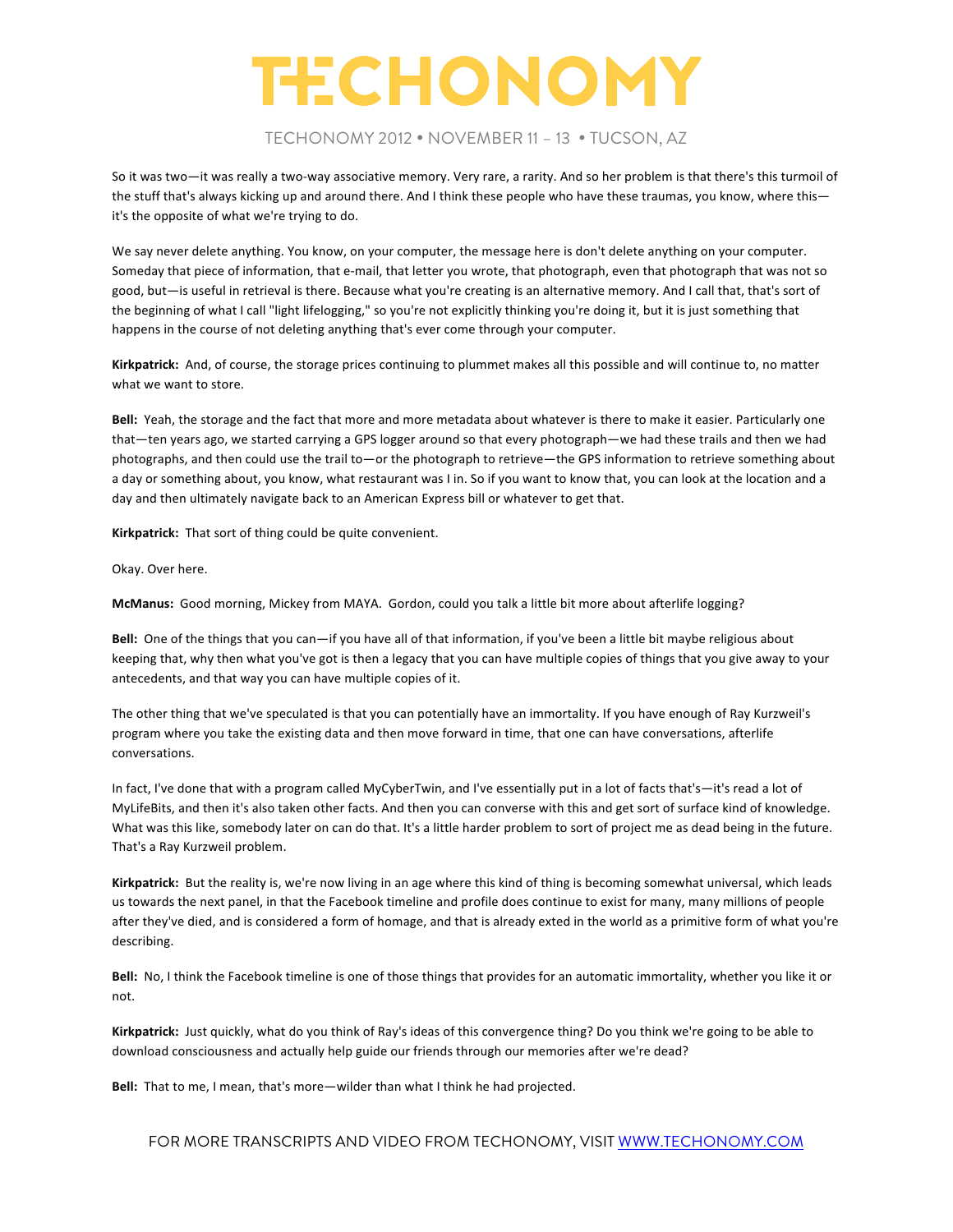#### TECHONOMY 2012 • NOVEMBER 11 – 13 • TUCSON, AZ

Kirkpatrick: He doesn't actually say that in any near terms scenario. But his stuff points towards that kind of thing.

Bell: Yeah, the fact that you can get to that much knowledge about consciousness, that's really extracting quite a lot from what's going on in the brain. So I think that's going to take a lot—to me a lot of probing to get at that.

By the way, one of the programs that I'm—one little program I'm running today, in fact—or that I use, it's a startup called Senti, S-E-N-T-I, and I think I've got it set five times a day, it will ask me a question, "how are you feeling?" or "what is going on?' So it's trying to get my sentiment.

So in effect, that logging of that—and I'm not exactly sure what the dimensions are. But it's one of these programs—you know, there's only-I think we've only got a thousand users at this point. But being able to detect sort of an emotional-

**Kirkpatrick:** So the ultimate mood ring kind of thing.

**Bell:** It's the ultimate mood ring where you get that. And then even this program has something of whether I should be doing what or whether I'm in a mood to work or play or so on.

But this particular monitor that is basically called a heart rate variability, which is actually an old measure that—apparently it's one of these measures. If you can measure heart rate variability, you can prediagnose an impending heart attack. It's very good for diagnosing food disorders. And I'm using it now.

I wanted—this is a wonderful opportunity to take data. So I said, I'm using it now to see how much stress I'm under. I notice my heart rate is about 50 percent higher than it should be.

Kirkpatrick: Right now? You can see that right on there?

**Bell:** Right there.

Kirkpatrick: He can see his heart rate right on the iPad.

Bell: Normally I have no stress. My heart rate is 62. My heart rate is 92, and that little stress button is at 1, and this is at 2. And when I was off stage, gee, it got up to 104, which is extraordinary.

**Kirkpatrick: Heart rate.** 

Bell: Yeah. It never gets up there that high. And so now the data doesn't lie.

Kirkpatrick: Who would have guessed that you were nervous, Gordon.

**Bell:** I was very nervous.

Kirkpatrick: You don't seem nervous.

I know we're really close. Could we quickly get this one last question and a quick response and then we've got to wrap.

Burke: Hi, it's Adrienne Burke from Techonomy. Gordon, you haven't talked about your genome at all. Have you had it sequenced or are you planning to?

#### **Kirkpatrick: Of course.**

Bell: Oh, yeah, I had my genome sequenced. The interesting thing was, yeah, it had a high probability that I was going to have a heart attack, and that was pretty good, because I'd already had two at the time.